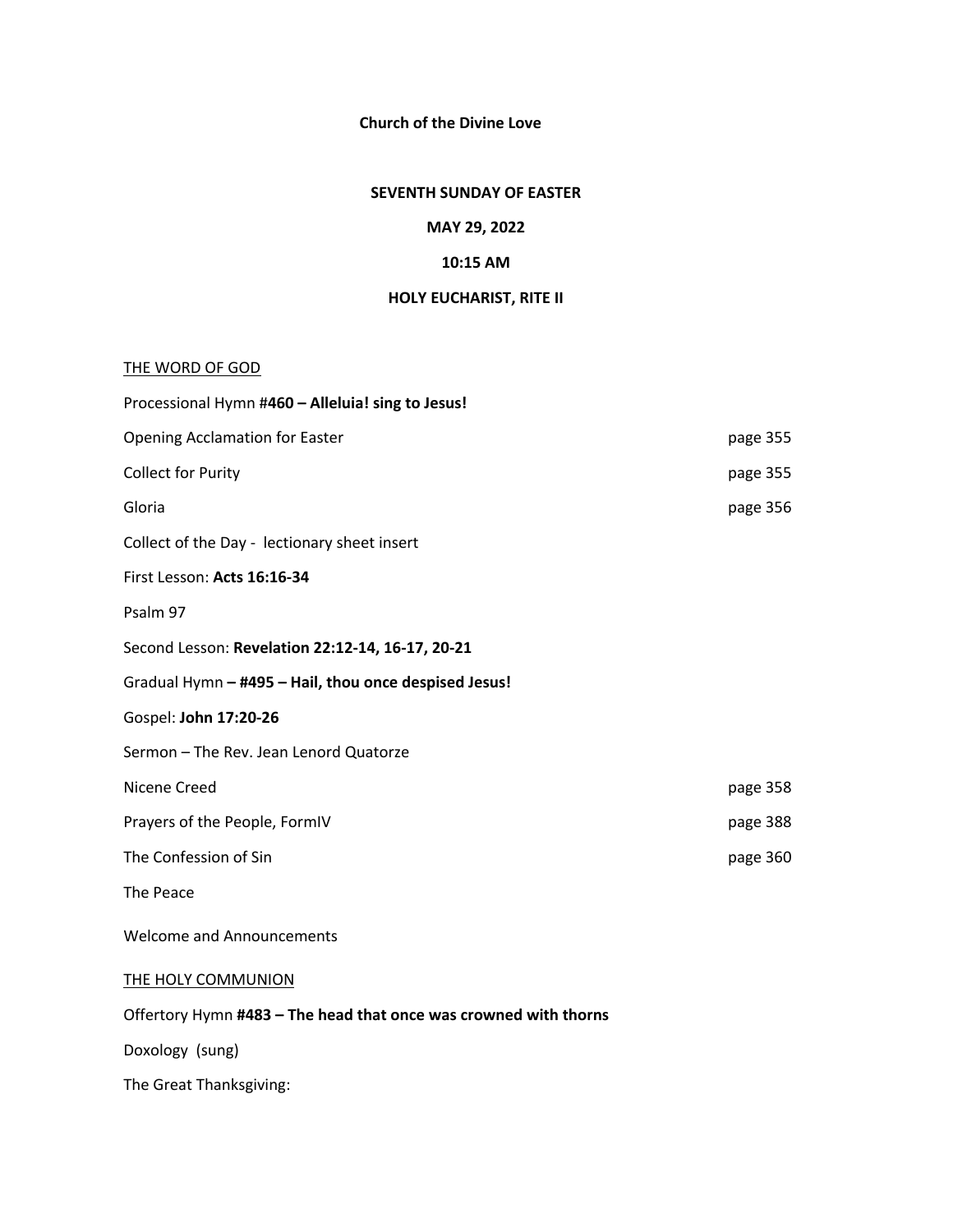|                                                         | Eucharistic Prayer B                                 | page 367 |
|---------------------------------------------------------|------------------------------------------------------|----------|
|                                                         | Sanctus (S-130 in hymnal)                            | page 362 |
|                                                         | The Lord's Prayer                                    | page 364 |
|                                                         | The Breaking of the Bread, Anthem & Prayer           | page 337 |
|                                                         | The Communion of the People                          |          |
| Communion Hymn - #214 - Hail the day that sees him rise |                                                      |          |
|                                                         | Post Communion Prayer                                | page 365 |
|                                                         | Prayer for Peace - on insert                         |          |
|                                                         | Prayer of St. Francis                                | page 833 |
|                                                         | Dismissal Hymn #719 - O beautiful for spacious skies |          |
|                                                         | Dismissal                                            |          |

#### **Sermon Sunday May 29, 2022**

Acts 16: 16-34; Psalm 97; Revelation 22: 12-14,16-17,20-21; John 20: 20-26

#### **Sisters and brothers in Christ,**

What do you see when at the end of the day you look in a mirror? What does your life look like when you compare what you value with what you've done? Have you ever gone to bed at night seeing the difference between who you are and who you want to be? I will tell you what I see when I look in the mirror and examine my life. I see a mixture of contradictions and opposites.

I see a face that has smiled with joy and a face that has wept with grief; I see a face that has beamed with pride and a face that has flushed with embarrassment; I see a face that has been real and authentic and a face that has hidden behind masks; I see a face of openness and receptivity, and I see a face that is closed and hardened; I see a man that values honesty but has at times been dishonest; I see a man that wants to be loyal but has also betrayed himself and others; I see a man that has lived with integrity and a man that has compromised; I see a man who has said one thing and done another; I see a man that has offered peace and a man that has caused conflict; I see a man who has done the right thing and a man who has done the wrong thing; I see a life that is rich in so many ways and impoverished in so many other ways; I recall times I have acted with compassion and other times I have acted with indifference; I can name people I have helped and people I have hurt; I have forgiven, and I have judged and condemned; I have been at peace and I have been a mess; I recall times of courage and truth telling and other times of fear and silence; I have been focused and certain, and I have been lost and confused; I have been loving and I have been angry and hateful; I see the beauty of my humanity and the disfigurement of my humanity.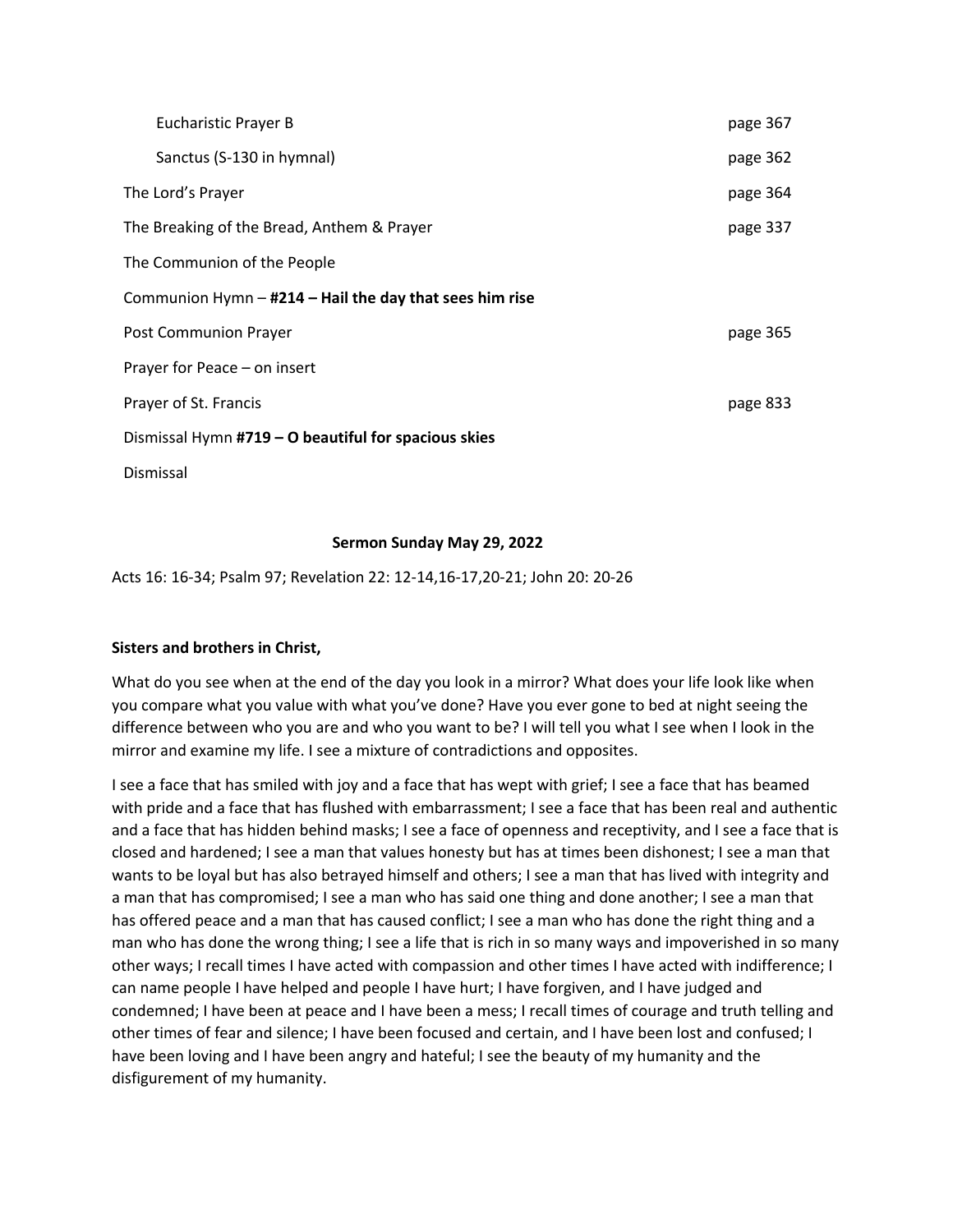That's just a start but it's probably enough to give you an idea of what I see. What I see in the mirror is probably not too different from what you see in the mirror. I'll bet you knew exactly what I was talking about as I named some of the things I see in my mirror. You may have even seen them in yourselves. The mirror of life reflects the human condition. It asks us to face ourselves. It shows our lives to be a study in contradictions and opposites. The wars and conflicts in our world, the division in our country, and the dysfunction in our families reflect the contradictions and opposites that live within each of us.

I can't help but believe that those contradictions and opposites are the context and basis for Jesus' prayer in today's gospel (John 17:20-26). It's not, however, just our opposites and contradictions. Look at the opposites gathered around the table that evening of the last supper: life and death; the Bread of Life and Satan entering Judas; Peter, the rock on whom the church will be built and the man who three times denies knowing Jesus; Judas, an otherwise faithful disciple who betrays Jesus; and Thomas, the one who declares he will not believe and yet confesses, "My Lord and my God!"

When we see the opposites in our lives and world Jesus' prayer takes on a more profound meaning and a greater urgency. Three times he prays that we might become one. He asks for us the same oneness that he and his Father share. His prayer expresses our own deep yearning for wholeness and names the reality that our lives and our world are divided and fragmented. That's the human condition. It's who you are and who I am. Jesus sees the reality of what is and has a vision for what can be.

So, what do we do with the contradictions that are our life? How do we resolve those opposites? We don't, God does. Our work is to hold the opposites in tension with each other. We must give both sides of ourselves equal time, attention, energy, and even value. More often than not, however, we want to resolve the tension by choosing one over the other and eliminating the opposition. That just does not work. It has never worked. It won't work. When opposites clash, we all lose. When opposites are held in tension, however, new life and new possibilities arise.

We will never be able to face or accept the contradictions another person, country, or religion inevitably brings into our lives until we first face the opposites within ourselves. Until then, nothing can or will change in our world, country, or families, and the elimination of opposites will remain our default way of life. That's not, however, the way of wholeness and it's not the way of Christ. The oneness for which Christ prays neither demands nor depends upon the elimination or destruction of opposition. Rather, oneness and wholeness arise when the opposites are recognized and held in tension. Jesus is the image, teacher, and archetype of the one in whom the opposites are held in tension. He is divine and human, Son of God, and Son of Man. He wept at the grave of Lazarus and celebrated at the wedding in Cana. In the Garden of Gethsemane, he held his Father's will in tension with his own will.

Our wholeness, individually and corporately, comes not in spite of the opposites but through the opposites, by holding them in tension with each other. Think back to the list with which I began this sermon. Think about the contradictions in your own life. When we attempt to eliminate the opposition within us, we are discarding half our life. We are never more truly ourselves than when we hold our opposites in tension. We may not like what we see but it is ourselves that we are seeing. There are so many different and conflicting parts and aspects of ourselves that we sometimes forget or deny that all are necessary to our own wholeness and oneness. Most of the time we choose what we like or what we've been told is good and acceptable, and we reject, deny, or ignore the other parts of ourselves. This is self-destructive and eventually destructive of others. We are denying ourselves and each other the oneness and wholeness for which we yearn.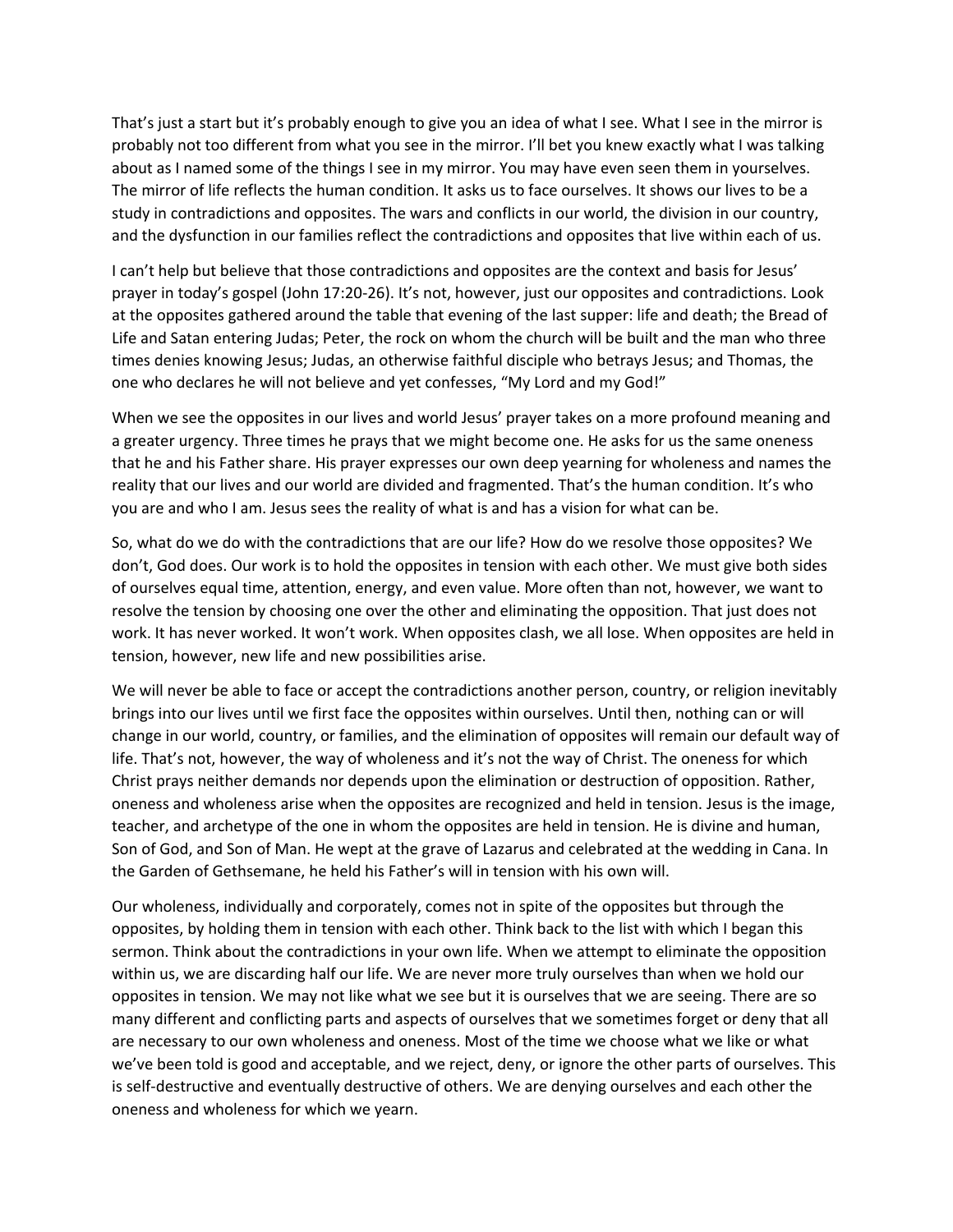To stand in, feel, and hold the tension of our opposites is the practice of becoming one. The oppositions within us will teach us and show us the way if we will let them. That means facing up to ourselves. It is a lifelong process. Wholeness is a practice not a completion. Every time we hold the opposites in tension, we are offering God all that we are and all that we have. We give God something to work with. To the degree we eliminate the opposition within us we withhold ourselves from God. We deny God our life. Every Sunday at the offertory I say to you, "Bring all that you are and all that you have." That's not really about the bread, wine, or money. It's about you. It is you. It is the oppositions within you. It is your beauty and your disfigurement. It is who you are and who you want to be.

That's what is placed on the altar. That's what gets consecrated, transformed into Christ, and given back to you as a new life. That is the Father answering Jesus' prayer. When we diminish the importance of unity in the body of Christ, we risk being invaded by the enemy. God has called us to divine fellowship. That fellowship is one of the most powerful tools of witness to a lost and dying world. If we don't protect it, strive for it, and do everything we can to promote it, we open the gate to the enemy. The enemy will attack your family and your church, causing ineffectiveness and destruction**. Amen**.

| 7 EASTER      | 10:15 AM            | HOLY EUCHARIST, RITE II          | (also on zoom)                |
|---------------|---------------------|----------------------------------|-------------------------------|
|               |                     | <b>COFFEE HOUR FOLLOWS</b>       |                               |
| <b>MONDAY</b> | 8:00 AM             | AA MEETING                       |                               |
| WEDNESDAY     | 7:00 PM             | <b>AL-ANON MEETING</b>           |                               |
| THURSDAY      | 10AM-2PM<br>8:00 PM | <b>THRIFT SHOP</b><br>AA MEETING |                               |
| SATURDAY      | 10AM-2PM            | <b>THRIFT SHOP</b>               |                               |
| 8 EASTER      |                     | THE DAY OF PENTECOST/WHITSUNDAY  | FIRST WEEK OF SUMMER SCHEDULE |
|               | 9:00 AM             | HOLY EUCHARIST, RITE II          | (also on zoom)                |
|               |                     | <b>COFFEE HOUR FOLLOWS</b>       |                               |
|               |                     |                                  |                               |

## Masks optional with social distance seating

SUPPORT THE FOOD DRIVE – DROP OFF IN THE KITCHEN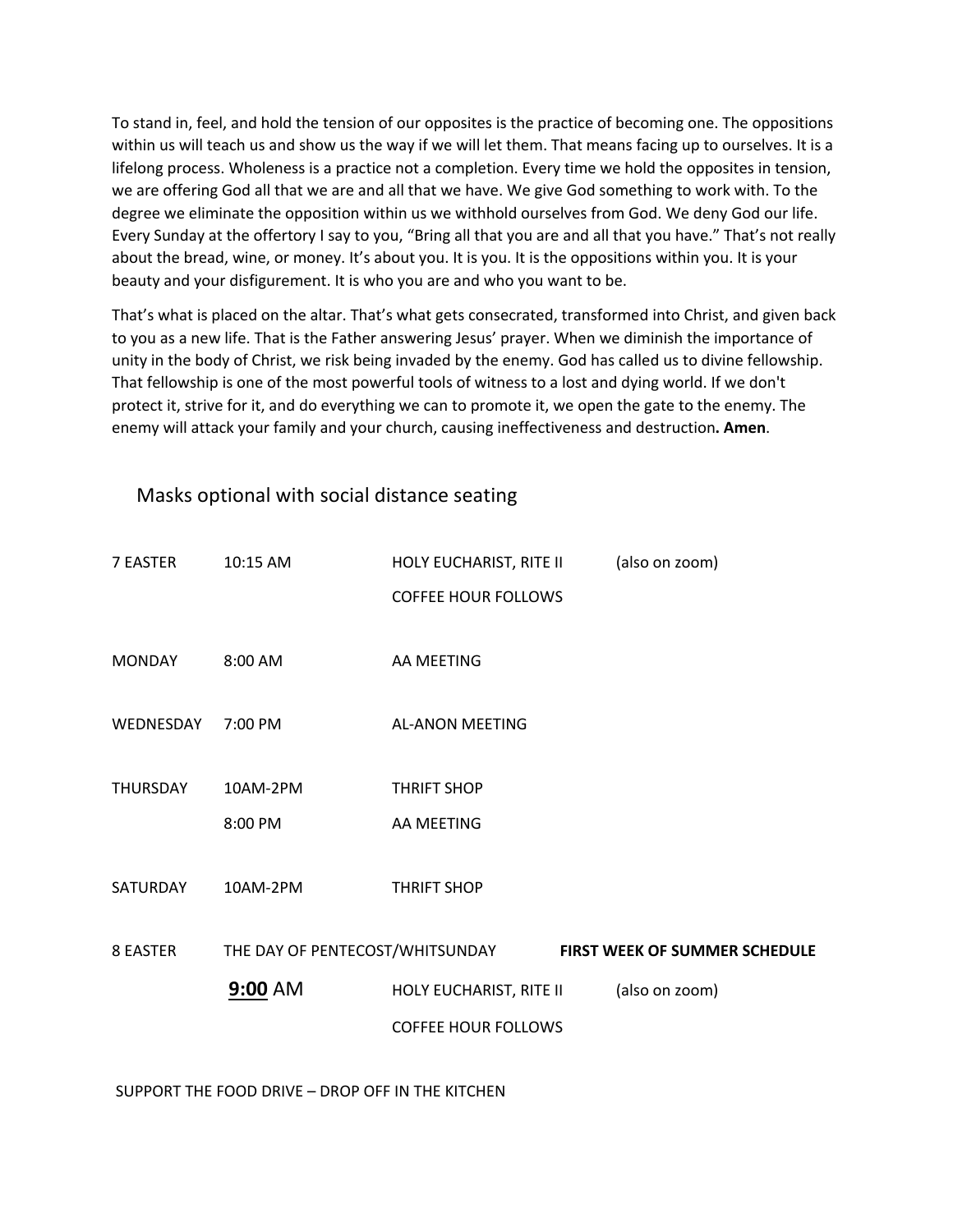|                      | Today          | Next Week            |
|----------------------|----------------|----------------------|
| Eucharistic Minister | Jess Berbeck   | Roe Prosser          |
| Altar Guild          | Roe Prosser    | Roe Prosser          |
|                      | Marie Quatorze | Marie Quatorze       |
| Coffee Hour          | Janet Croft    | Roe & Andrew Prosser |

# **PARISH PRAYER LIST**

Give to all who suffer the refreshing waters of your compassion and healing. Make them dwell in the safety of your care even in the midst of all that troubles them. Especially we remember before you:

| Carol K.                 | <b>Harriet Capers</b>   | <b>Bob Curley</b>   |
|--------------------------|-------------------------|---------------------|
| Julia                    | Arlene Goodenough       | Celeste             |
| Chris Dickson            | Kate Jones              | Grace Schinella     |
| Michael Echevarria       | John Rocco              | <b>Robert Sweat</b> |
| Martinisi Family         | Michael & Family        | Warren              |
| Charlotte H.             | <b>Bernie Walther</b>   | Theresa K.          |
| Mo (Rachael)             | <b>Bill Conklin Sr.</b> | Laura               |
| <b>Anthony Paribello</b> | Barbara Curran          | Taylor              |
| Ciara                    | Gabriel                 | Aidan               |
| Elodie                   | Del                     | Dorothy             |
| People of Haiti          | <b>Chrissy Neville</b>  | Tim                 |
| Maggie & Family          | People of Ukraine       | Amy E.              |
| Nathan Treadwell         | Christopher & Family    |                     |